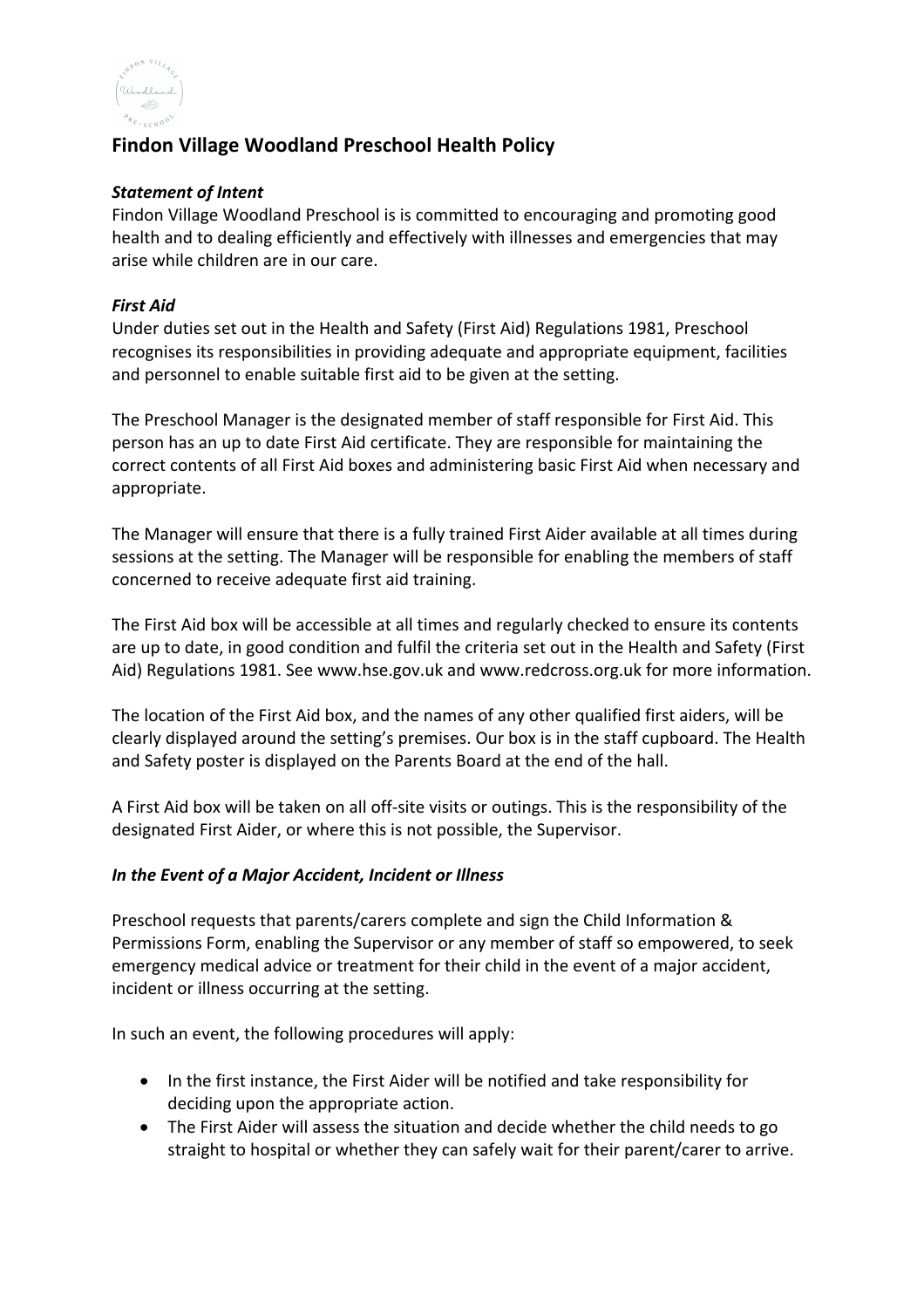

- If the child needs to go straight to hospital, an ambulance may be called. The parent/carer will also be contacted. A member of staff will accompany the child to the hospital and will take with them the Child Information & Permissions Form.
- If the child does not need to go straight to hospital but her/his condition means s/he should go home, the parent/carer will be contacted and asked to collect their child. In the meantime, the child will be made as comfortable as possible and be kept under close supervision. From this point on, the provisions of Preschool's Infectious and Communicable Diseases policy, if appropriate, will govern the child's return to the setting.
- Parents/carers will be made fully aware of the details of any incidents involving their child's health and safety, and any actions taken by Preschool and its staff.
- All such accidents or incidents will be recorded in detail and logged in the Incident Record Book or the Accident Record Book. Parents/carers will be asked to sign in the relevant section of the book to acknowledge the incident or accident and any action taken by Preschool and its staff.
- The Supervisor and other relevant members of staff should consider whether the accident or incident highlights any actual or potential weaknesses in the Preschool's policies or procedures, and act accordingly, making suitable adjustments where necessary.
- Ofsted will be informed about:
	- o any significant changes or events.
	- o any communicable diseases as defined by the Health Protection Agency.
	- o any food poisoning affecting two or more children looked after on the premises or any child having a serious disease on the premises.

## *In the Event of a Minor Accident, Incident or Illness*

- In the first instance, the designated First Aider will be notified and take responsibility for deciding upon any appropriate action.
- If the child does not need hospital treatment and is judged to be able to safely remain at Preschool, the First Aider will remove the child from the activities and, if appropriate, treat the injury/illness themselves.
- If and when the child is feeling sufficiently better, they will be resettled into the activities, but will be kept under close supervision for the remainder of the session.
- At the end of the session, the First Aider will fully inform the parent/carer of the incident or accident and any treatment given. All such accidents and incidents will be recorded in detail and logged in the Incident Record Book or the Accident Record Book and parents/carers should sign to acknowledge the record and any action taken.
- If the injury or illness incurred is such that treatment by the First Aider is deemed inappropriate, but does not warrant hospitalisation, the parent/carer will be contacted immediately and asked to collect their child. Until the parent/carer arrives, the child will be kept under close supervision and as comfortable as possible. From this point on, the provisions of the Preschool's Infectious and Communicable Diseases policy, if appropriate, will govern the child's return to Preschool.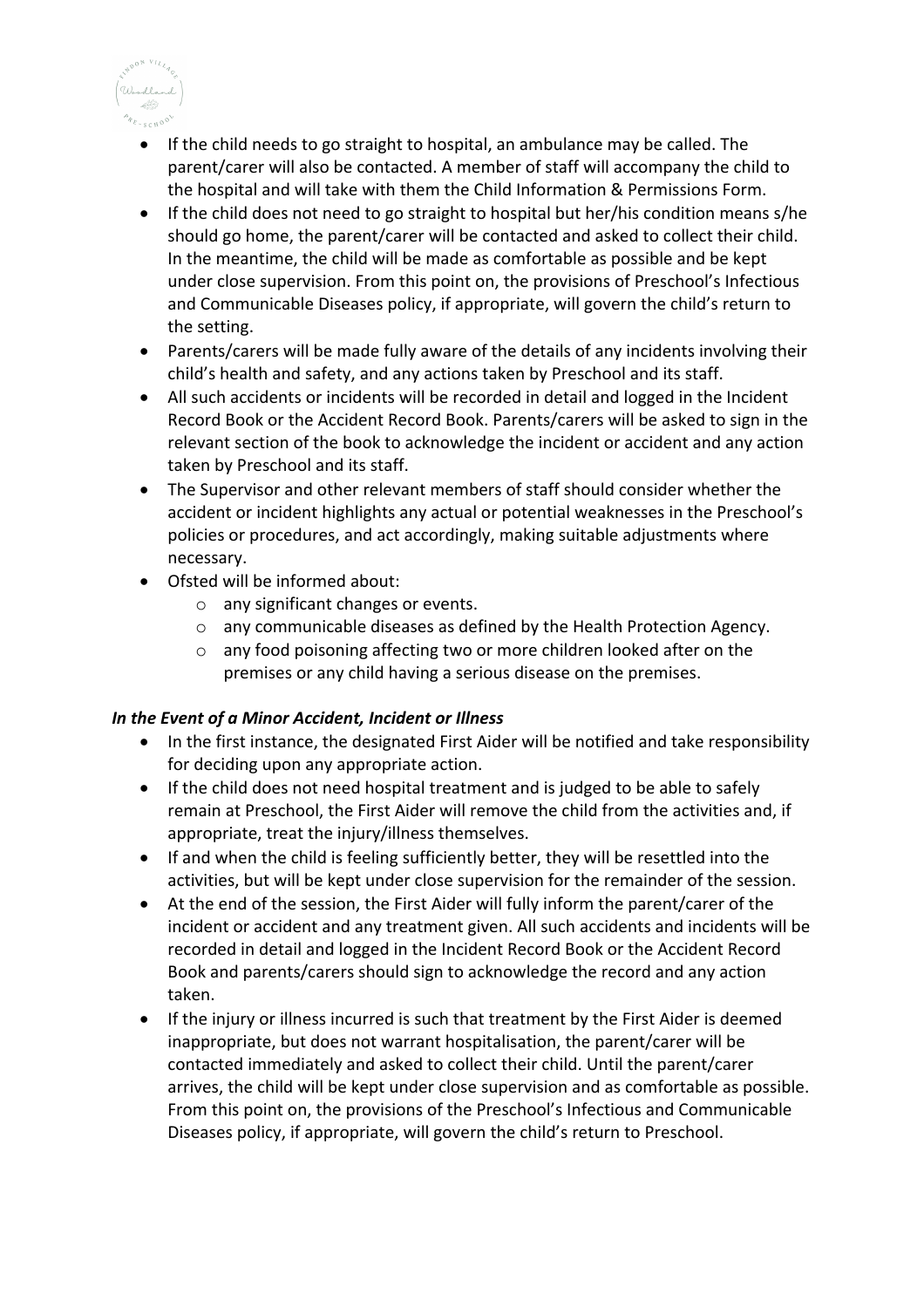

• The Committee and staff team should consider whether the accident or incident highlighted any actual or potential weaknesses in the Preschool's policies or procedures, and make suitable adjustments if necessary.

# *Medication*

- In circumstances where the designated First-Aider is absent, the Supervisor will assume all responsibilities, or nominate an appropriately trained replacement.
- Wherever possible, children who are prescribed medication should receive their doses at home. If it is necessary for medication to be taken during sessions at Preschool children should be encouraged to take personal responsibility for this, where this is appropriate. Parents/carers and staff should discuss such situations at the earliest possible opportunity and decide together on the best course of action.
- Staff may only administer medication to the child if it is prescribed by a medical doctor, and if the request to do so is from the child's parent or carer and is given in writing at the start of a session, stating frequency and dosage. Parents/carers can make such a request by completing and signing the Administering Medication Form (see Appendix 5).
- Preschool may decline a request, from a parent/carer, until appropriate training has been undertaken, particularly if this involves technical knowledge.
- If the administration of prescribed medication requires medical knowledge, individual training is provided for the relevant member(s) of staff by a qualified health professional. The training is specific to the individual child concerned.

The procedure for administering medication at Preschool is as follows:

Medication will never be given without the prior written request of the parent/carer and a written and signed instruction from the child's GP, as identified on the pharmacy label. This will identify the frequency, dosage, and any other pertinent information. A member of staff will be assigned to administer medication for each individual child concerned. They will also be responsible for ensuring that:

- prior consent is arranged.
- all necessary details are recorded.
- the medication is properly labelled and safely stored during the session.
- another member of staff acts as a witness to ensure that the correct dosage is given.
- parents/carers sign in the Medication Record Book to acknowledge that the medication has been given.
- full details of all medication administered at Preschool, along with all Administering Medication Forms, are recorded and stored in the Medication Record Book
- our insurers are notified.

If for any reason a child refuses to take their medication, staff will not attempt to force them to do so against their wishes. If and when such a situation occurs, the Supervisor and the child's parent/carer will be notified, and the incident recorded in the Medication Record Book.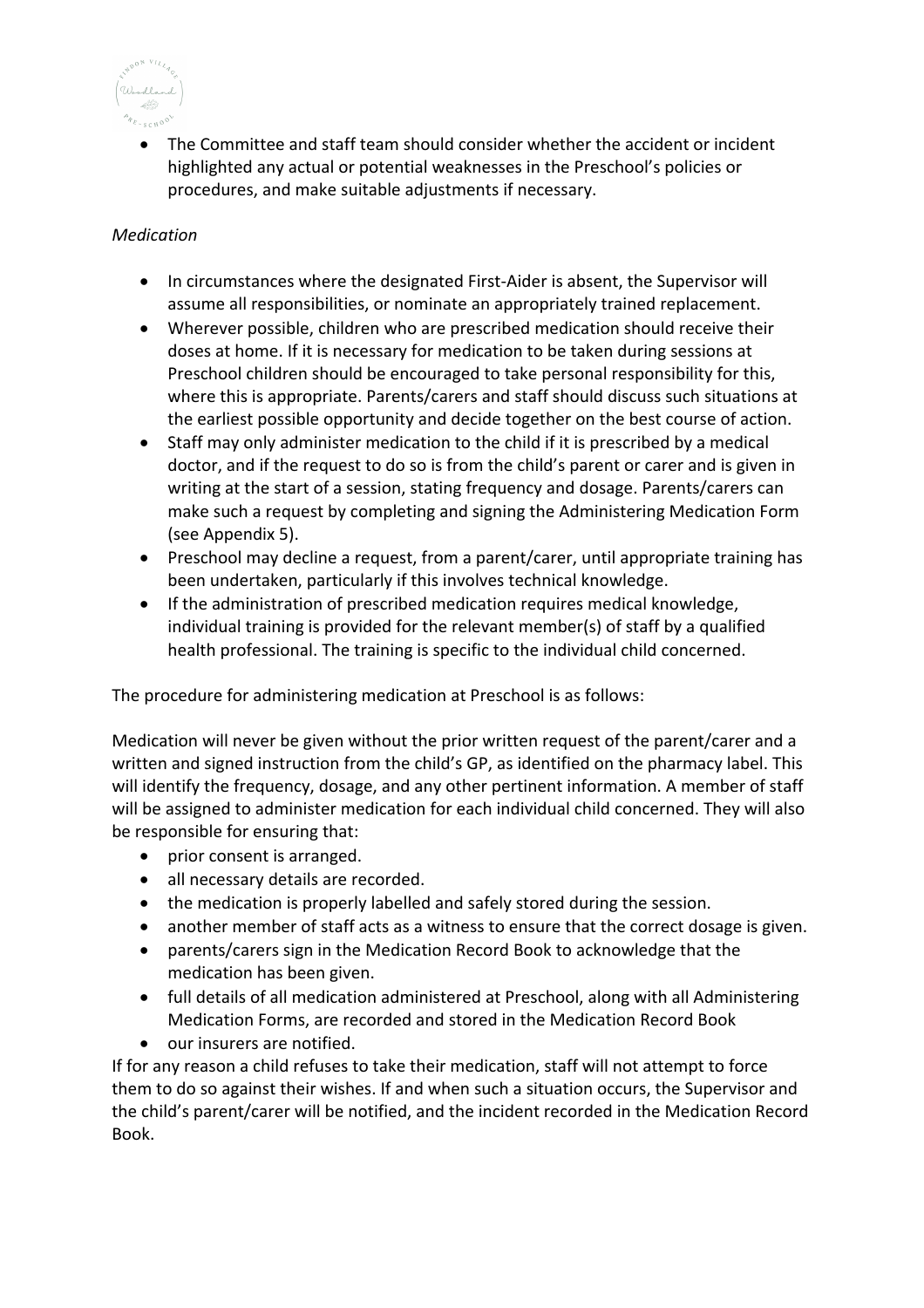

Staff will not administer 'over the counter' medication, only that prescribed by the child's GP.

Where children carry their own medication, asthma pumps or insulin for example, Preschool recommends that staff hold onto the medication until it is required. This is to minimise possible loss of medication and to ensure the safety of other children. Inhalers should always be labelled with the child's name.

If there is any change in the type of medication - whether regarding dosage or other changes to the information given on the Administering Medication Form - a new form must be completed.

### *Sun Protection*

The manager and staff understand the dangers posed to children and themselves by over exposure to the sun.

In hot weather, parents/carers are encouraged to provide sunscreen for their children. A store of sun protection should also be kept on the premises. Children will also be encouraged to wear a hat when playing outside in the sun.

When deemed necessary, staff may apply sunscreen to children who cannot do so for themselves, where prior permission has been given by the parent/carer on the Child Information & Permissions Form.

In hot weather, staff will make sure there is a regular supply of water available to children at all times. Staff will encourage children to drink water frequently. Staff should also ensure that shady areas out of the sun are always available to children when playing outside.

### *Closing Preschool in an emergency*

In very exceptional circumstances, Preschool may need to be closed at very short notice due to an unexpected emergency. Such incidents could include:

- Serious weather conditions (combined with heating system failure).
- Burst water pipes.
- Discovery of dangerous structural damage.
- Fire or bomb scare/explosion.
- Death of a member of staff.
- Serious assault on a staff member by the public.
- Serious accident or illness.

In such circumstances, the Supervisor and staff will ensure that all steps are taken to keep both the children and themselves safe. All staff and children will assemble in the car park at The Village Hall, where a register will be taken. Steps will then be taken to inform parents/carers and to take the necessary actions in relation to the cause of the closure. All children will be supervised until they are safely collected.